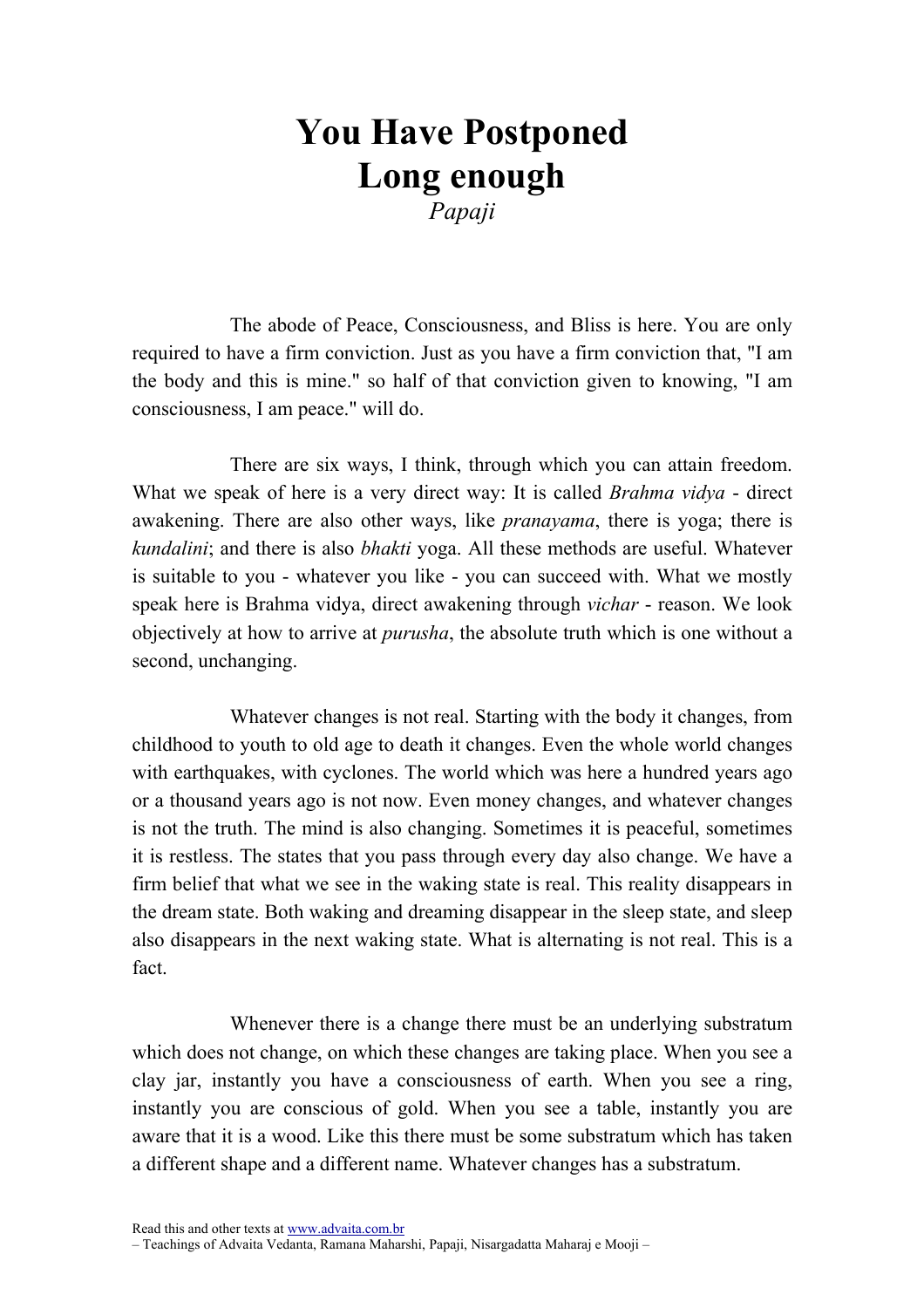Whatever you can objectify and externalize, do it. Finally you will reach the body itself. Whatever you see must be external to you. If you see the body it is external, and something must be internal - something must be inner. That is why you can see things; because whatever you see must be external, must be an object. Even in a dream everything is external to you. There are mountains, there are rivers, men, trees; all are external to you. The sleeping man is not affected by the dream, he is only seeing.

So now we are advised to discover the changeless on which these changes are taking place. How is this to be done? By rejecting. Whatever changes, reject it. Sit down coolly for some time and see. Whatever you see, whatever you perceive or conceive or feel can be rejected. Something will be left which you cannot reject. That is the permanent abode of existence, consciousness, bliss and freedom. This can be done instantly or this may take ages.

Centuries ago people used to go and leave their homes. Kings would renounce their kingdoms and go to the forest for freedom, for penance. Many people left. Whenever the question of freedom arose instantly the thought came, "Let me go to forest, let me go to the mountains." That has nothing to do with it. That is only running away from your own Self. The things that trouble you will go along with you. Whatever is troublesome here will also trouble you in the mountains. How is that to be renounced? You will have to decide now to sit quiet, coolly, wherever you are - in the thick of a crowd, at work, at home - it doesn't matter.

You want to postpone this and you have done it before. We have become experts at postponement, which is why we are here after 35 million years once again. We have traveled already for 35 million years, and now we have enough experience. How are we going to put an end to this? Stay a while. Keep quiet and see what is rising within yourself. What is rising in your mind, and who is perceiving this rise? Find out what is arising and go to the source from where it is arising. That is all you have to do. Those who can understand this have done it very well. Every day you see it here. The old days are over where you were advised to go to the forest. And teachers were very hard; they would not tell you anything unless they tested you. Teachers were very hard then. They would not show you the diamond so easily.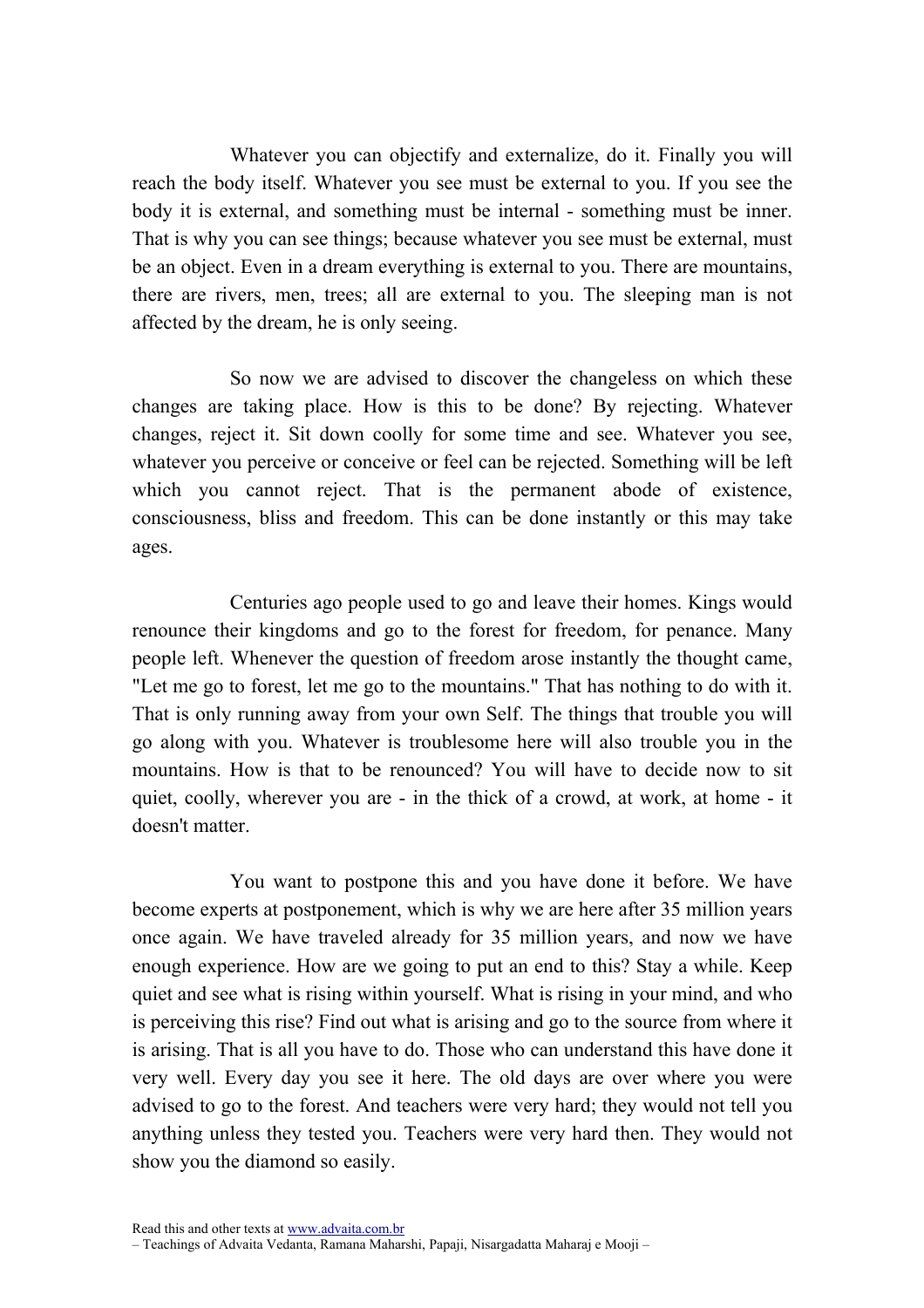Just a hundred years ago there was a king who heard of a saint living in his own kingdom. The king was very restless inside and wanted peace of mind, so he decided to go and see this saint. Because he was a king he had to go with lots of presents loaded on elephants. His queens also accompanied him, also his ministers and security forces. The King was going to see a saint. The saint was living in a very poor hermitage with thatched huts and a few disciples were living with him. The king arrived and asked one of the disciples of the saint to pass on a message. "Inform him that the king of this country has come to pay his respects. Can he come out of his hut?" The disciple went inside to ask. "The king is here and he is standing outside with his queens and ministers and presents."

The saint said to this, "Tell the king to unload everything under the tree and wait. I will tell him when I am free and I will see him." So everything was kept under the tree, and the saint told his disciples, "Give him two meals a day, just as they are cooked in this ashram. Give him lunch and dinner, that's all."

So the king and the queens and the minister waited till night. Still there was no order. So the king said, "We have to run the government." He sent the ministers and queens back. He said, "I will stay alone. I will have the darshan of the saint and only then will I return."

That night passed. Days passed. He stayed for fifteen days with only his food under the tree. Again he asked, "I've waited here for fifteen days. Go and ask the saint if I may see him now." The reply came, "You will have to wait for another three days." He waited for another three days. "Now again three days have passed," he said. "Now wait for another day," he was told. Another day passed. After that day he sent a man telling him, "Go and find out, when can I see him."

"Just one hour," came the reply. One hour passed. Then he said, "When should I see him?" "After five minutes," he was told. "After five minutes," cried the king. "After five minutes! Five minutes is too much to wait! I cannot wait! I cannot wait!" And he rushed in immediately without asking anyone's permission and he prostrated.

It was his arrogance; it was his ego that took time. The saint was sitting in a thatched hut with no door; he could go in at any time. Who stopped

Read this and other texts at www.advaita.com.br

<sup>–</sup> Teachings of Advaita Vedanta, Ramana Maharshi, Papaji, Nisargadatta Maharaj e Mooji –